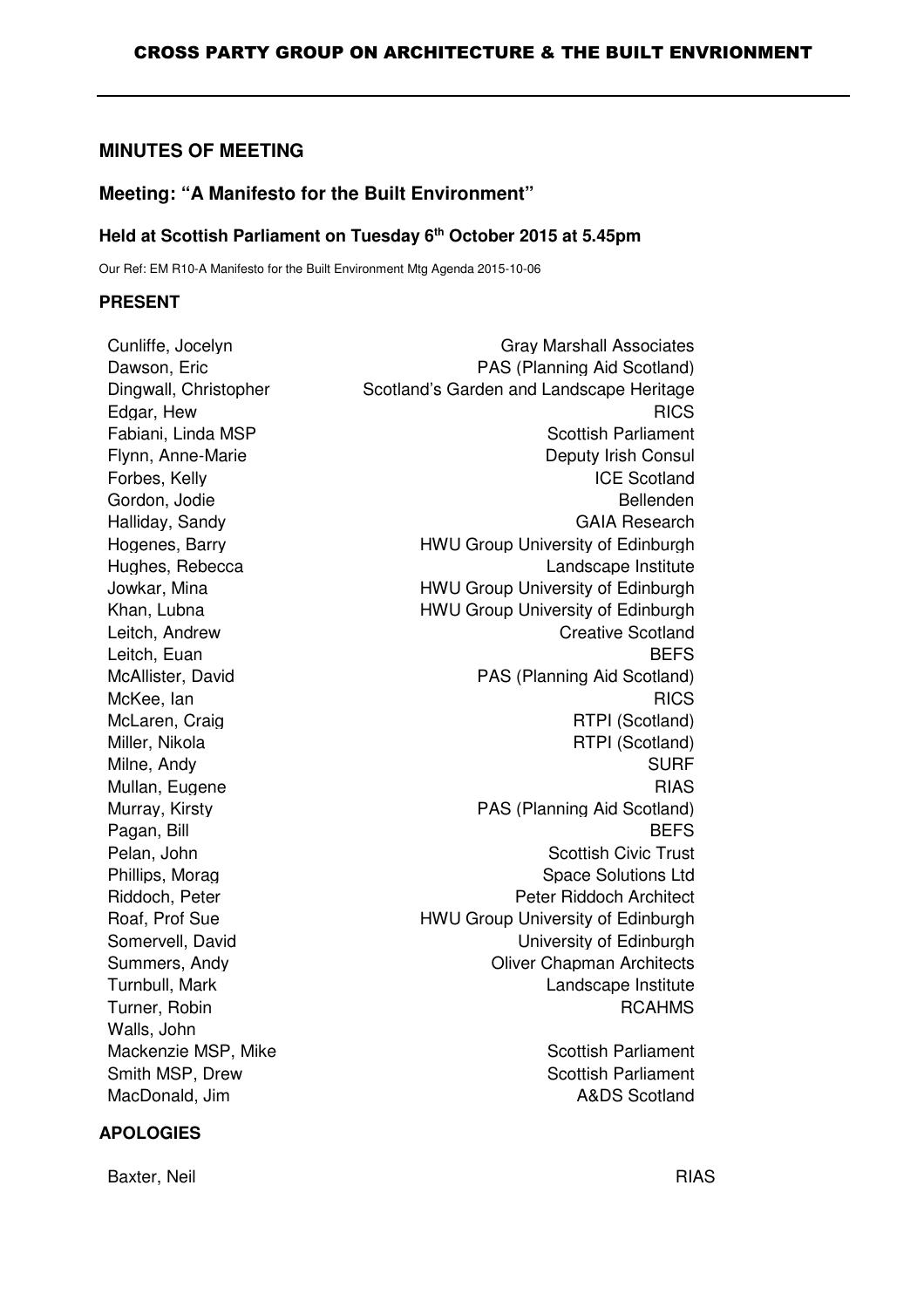Packard, Ann Robertson, Debbie Glasgow City Council Urquhart MSP, Jean Scottish Parliament Rodwell, Dennis

Lawson, John City of Edinburgh Council Maxwell, Ingval COTAC

Acheson, Graham Scott Mullan Associates Baker, Keith Glasgow Caledonia University Bieberbach, Petra **Planning Aid Scotland** Hare, Bruce **Duddingston House Properties** Mirsoleimanu, Ladan HWU Group University of Edinburgh Rankine, Derek SURF Simpson, Dr James Simpson & Brown Architects Tolson, Steven **RICS** 

### **1.0 WELCOME**

Linda Fabiani MSP welcomed all present to the meeting.

## **2.0 INTRODUCTION TO THE MEETING THEME** – Linda Fabiani

Linda introduced the theme of the meeting by stating that the 2016 Scottish Parliament election is due to be held on Thursday 5 May 2016 to elect 129 members to the Scottish Parliament. It will be the fifth general election since the devolved parliament was established in 1999.

30 weeks, 1 day and 12 hours until polling commences!

Linda began by posing several questions for consideration by the attendees

- Does the Built Environment feature in the conversation on the doorsteps?
- Is the built environment included in party manifestos? and
- Does inclusion of the built environment in party manifestos change votes?

Linda then gave a brief explanation of the meeting structure which would take the form of a series of Pecha Kucha presentations from a variety of organisations on what they wish to see in party manifestos with concern to the built environment.

## **3.0 PRESENTATIONS**

## **3.1 Built Environment Forum Scotland (BEFS) – Euan Leitch**

BEFS would like to see all parties acknowledge their manifesto 'Our Place in Time'. This is Scotland's first ever Historic Environment Strategy. 'Our Place in Time' is a high level framework which sets out a 10 year vision for the historic environment. This would need support and investment from the elected party to drive forward and so it is vital that the built environment is recognised. BEFS' manifesto focuses on three Cs:

• **Community** - communities should take a major role in decision-making, involving communities in decisions is vital for the built environment.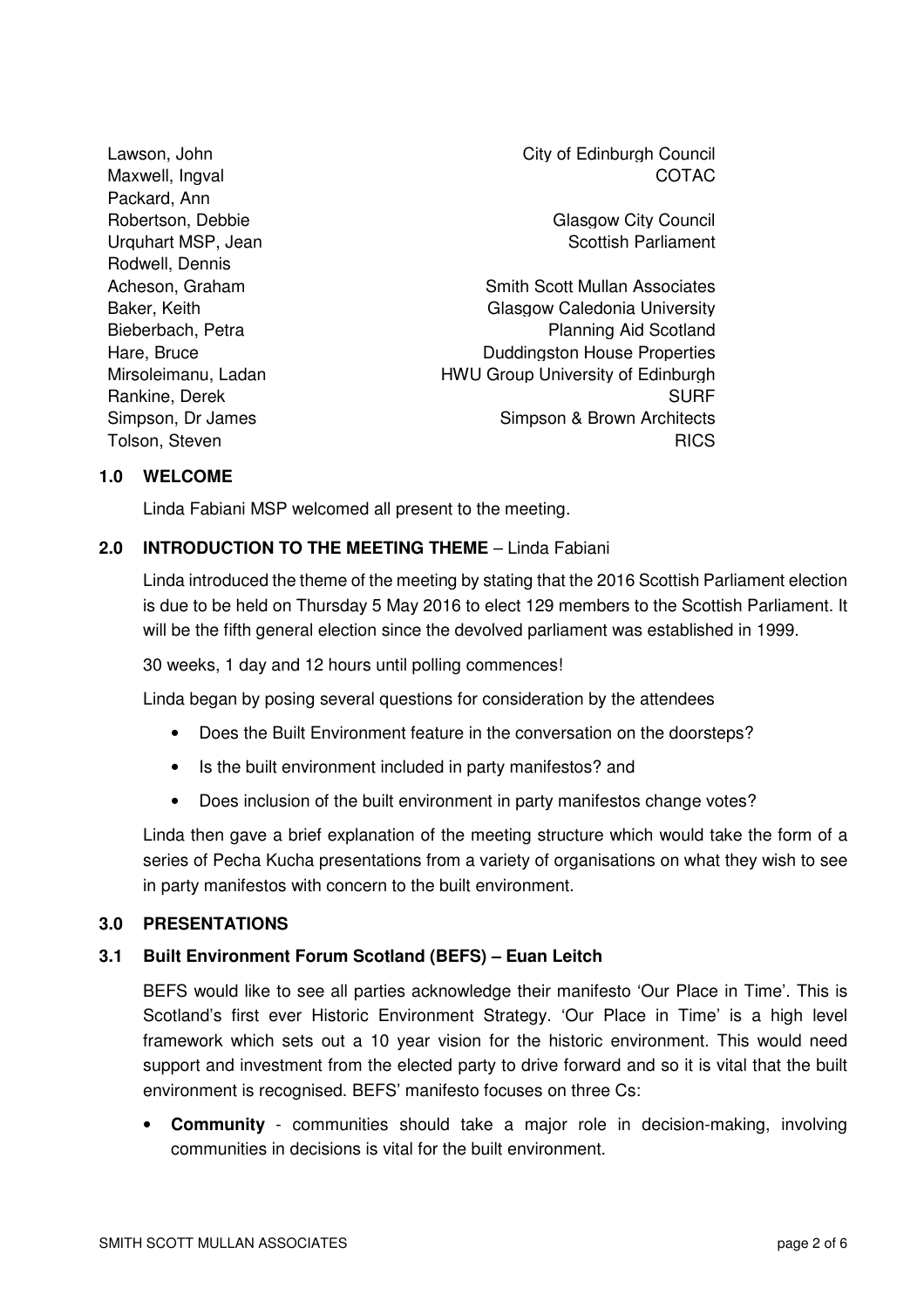- **Care** maintenance of the built environment is a huge challenge with causes such as lack of financial support and policies supporting new builds over existing. There is potential to make use of the devolved tax regime however BEFS are seeking advice on this.
- **Capacity** local authorities are contracting and will continue to contract over the next two years. This puts added pressure on Historic Environment Scotland. More resources are required to manage and drive change and to care for our built environment.

### **3.2 Landscape Institute – Rebecca Hughes**

### "First life, then spaces, then buildings- the other way round never works"

There is a longstanding struggle in gaining support for landscape in government. The Landscape Charter which came out of The European Landscape Convention is aimed at encouraging the maintenance, promotion and regeneration of landscape design currently and for the future. There is a long list of signatories to the Charter but the Scottish Government is not one of them. The Landscape Institute recommends the elected party take action on the following:

- Adopt The Landscape Charter and join the existing signatories.
- Resource an impartial adviser on landscape as exists in other countries.
- Reconvene The Landscape Forum or create a similar body.
- With the target for 100% Renewable Energy in Scotland by 2020 there is a need to create a national spatial strategy which adequately uses the land.
- The Land Reform Bill needs to not only incorporate landscape management but have this take centre stage.
- BioSecurity needs to be addressed eminently. Dutch Elm still can't be planted and now the same thing is happening with Ash. There should be a central expertise for plant health whose responsibility it is to monitor plant health for future and current land management.

In general there needs to be more recognition and attention to landscape design. Action needs to be taken to ensure landscape design is included in built environment policy and guidance.

## **3.3 PAS (Planning Aid Scotland) – David McAllister**

PAS are working on creating and delivering engagement projects to fit with Scotland's evolving political and social context. These projects aim to support the public sector, encourage coproduction, innovation, and participation in planning. There is a need to support fairer conversations about place and on the quality of our places in the wider sense. In this work PAS have three key E's:

- **Empower** to play the game you need to know the rules. Communities need to have access to information and expertise in order to know how to be heard. The new government need to support this for effective and active community participation.
- **Enhance** we should be encouraging the involvement of local community groups in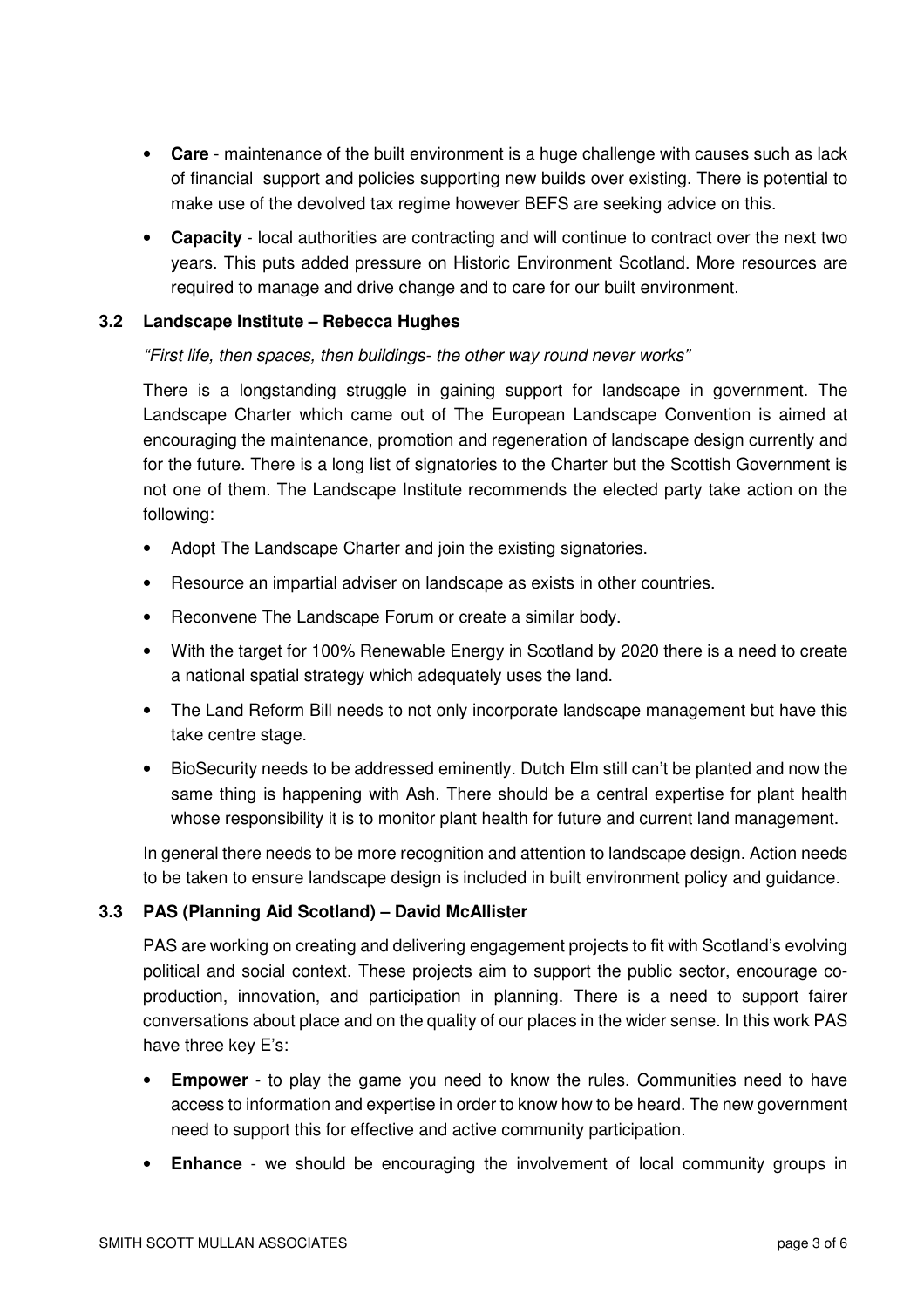decision-making such as community councils and amenity groups. We should be going further to include a range of representation in communities such as the involvement of young people. There should be sense of partnership between local government and communities.

• **Educate** - include planning on school curriculum's to teach children from an early age on their rights and responsibilities in place-making and in their communities. Give them the tools they need to have a voice.

#### **3.4 RICS – Ian McKee**

RICS aim to provide a balanced, apolitical perspective on built environment issues to local government. Their key concern at present is that of building maintenance. Scotland is in the midst of a housing shortage: demand is too high and supply is too low. Government schemes such as 'Help To Buy' and lower land taxation rates are all aimed at first time buyers. There is little to no funding to support homeowners wishing to extend, improve or repair their home.

A well maintained housing stock provides homes now and for the future. Much more needs to be done in this area. A shift in culture is needed to save our buildings.

Poor maintenance is a national problem and therefore requires a national solution. RICS are looking to implement changes to the existing Home Report to include a survey which is taken by a relevant professional on the building. This survey would highlight any priority works and the existing condition of the building. The new survey would empower homeowners to take action for their property and provide information for a central and national report on the condition of Scotland's buildings.

#### **3.5 RTPI – Craig McLaren**

The Scottish Government need to recognise that planning can be a preventative spend. RTPI have seven key areas on the built environment in which the new government should concentrate:

- Provide quality homes for all who need one. The new government should be more active in this role.
- Support communities to shape the place in which they live. The new government needs to support planning and advisory services such as PAS.
- Support and protect our town and city centres through the use of regeneration schemes and similar.
- Invest in infrastructure. The new government needs to prioritise resources to support this.
- Create great places for people. The new government could appoint a cabinet secretary for places and/or a national champion for quality place-making to secure this ethos in government.
- Set out a clear and integrated framework for energy such as a National Energy Strategy.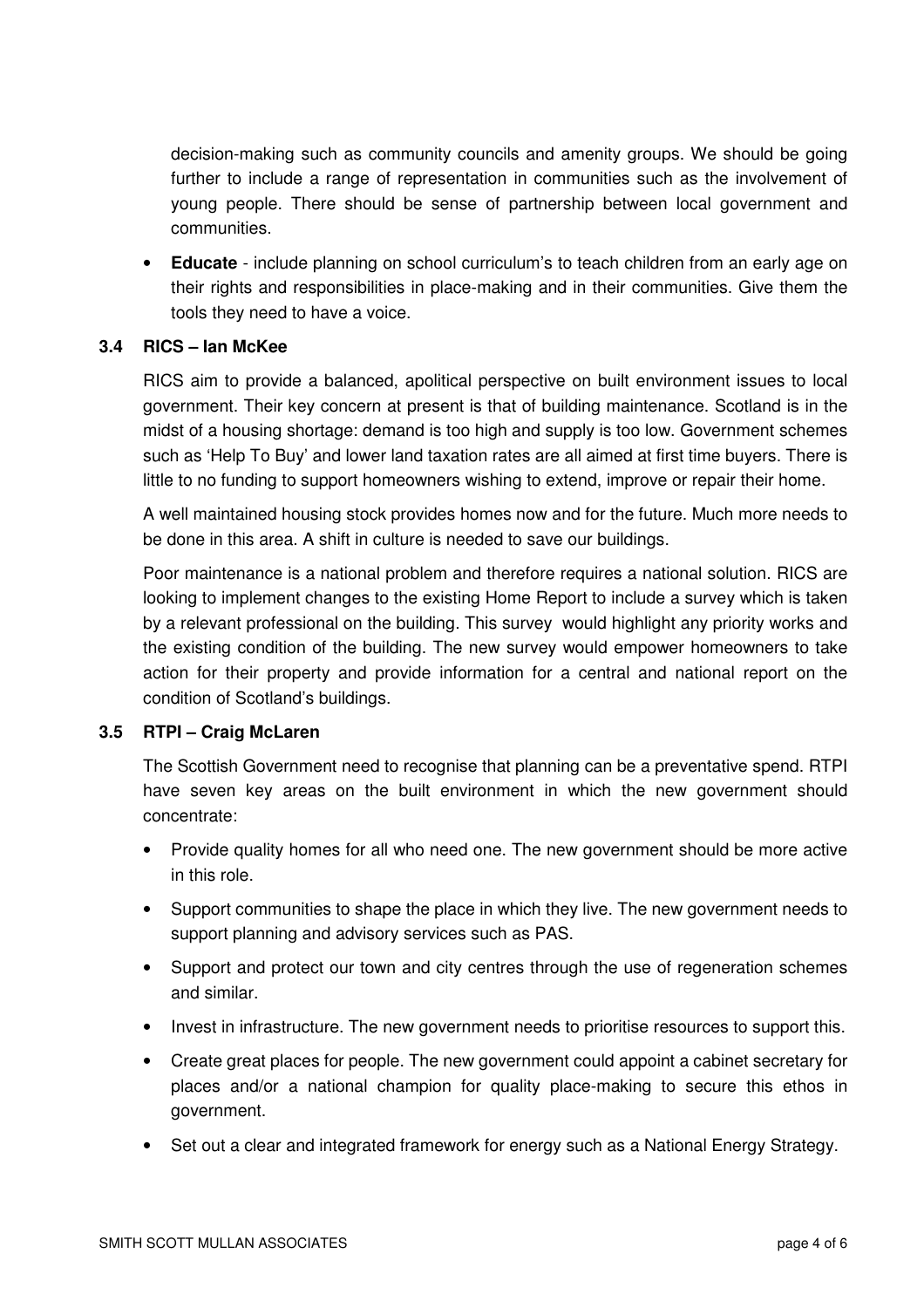• Ensure the planning authorities have the resources they need. The new government needs to invest in planning to provide the tools and resources necessary.

## **3.6 Scottish Civic Trust – John Pelan**

The Scottish Civic Trust is currently consulting with other civic trusts on place-making and place enhancement. The SCT raised five areas of importance which require the new government's support:

- A more efficient planning process. Review the procedures to enable fewer objections and overcome obstacles. Community involvement as early on as possible.
- Make use of knowledge, skills and expertise available in local areas. Recognise this by engaging 'Heritage Champions', for example, who can assist in applications.
- More funding and support should be given to communities who take on the management of heritage projects.
- Include the built environment in national education to encourage the understanding and engagement of young people.
- Local Authorities need to be resourced and trained to handle planning applications in their areas. The SCT are receiving significant contact from concerned community members in relation to developments in conservation areas.

## **3.7 SURF – Andy Milne**

SURF is a network for cross-sector working in regeneration projects- bring all the parties together. SURF discussed their three manifesto themes:

- Addressing Poverty and Inequality
- Improving Individual and Community Wellbeing
- Supporting Successful Places

We need bold and practical policies for the built environment and to attain the necessary government support:

- The Scottish Government should rebrand and realign community the community planning system.
- The Scottish Government should identify 15 places in which to deliver and invest in major, long term regeneration with a focus on transferable learning.
- The Scottish Government should enhance and support community led regeneration.
- The Scottish Government should replace the Hub procurement model with one that supports local regeneration aims.